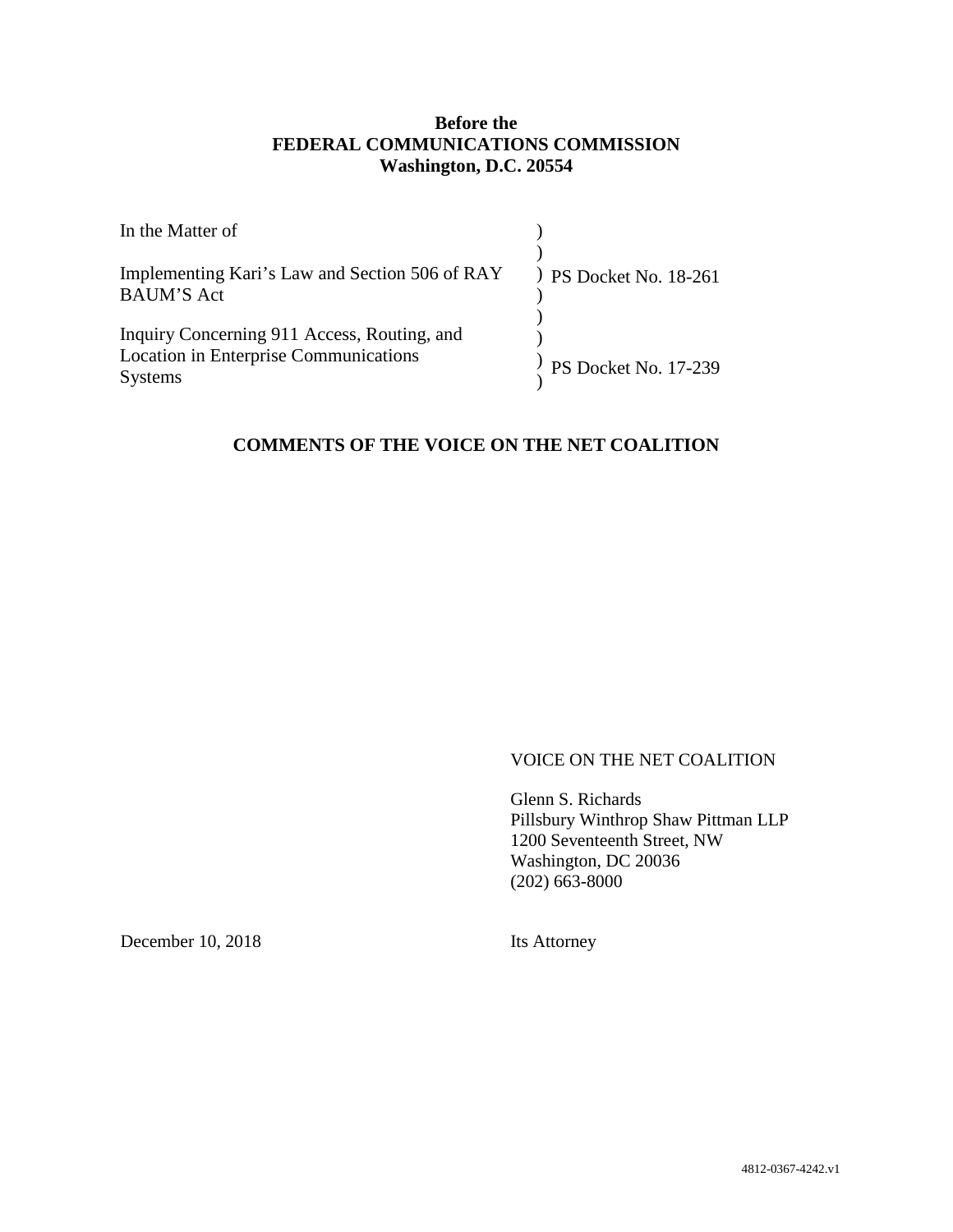# **TABLE OF CONTENTS**

| <b>BACKGROUND</b>                                                                         |
|-------------------------------------------------------------------------------------------|
| <b>DISCUSSION</b>                                                                         |
| Fixed VoIP Providers Generally Make Available Dispatchable Location Information; an       |
| Nomadic Interconnected VoIP Providers Should Not be Required to Make Available<br>$\Pi$ . |
| The Commission Should Not Impose 911 Requirements on Outbound-Only VoIP  8<br>Ш.          |
| The Commission's Proposed Interpretation of MLTS in Kari's Law is Overly Broad. 10<br>IV. |
| Small Businesses Should be Exempt from the Kari's Law Notification Requirement 11<br>V.   |
| <b>CONCLUSION</b>                                                                         |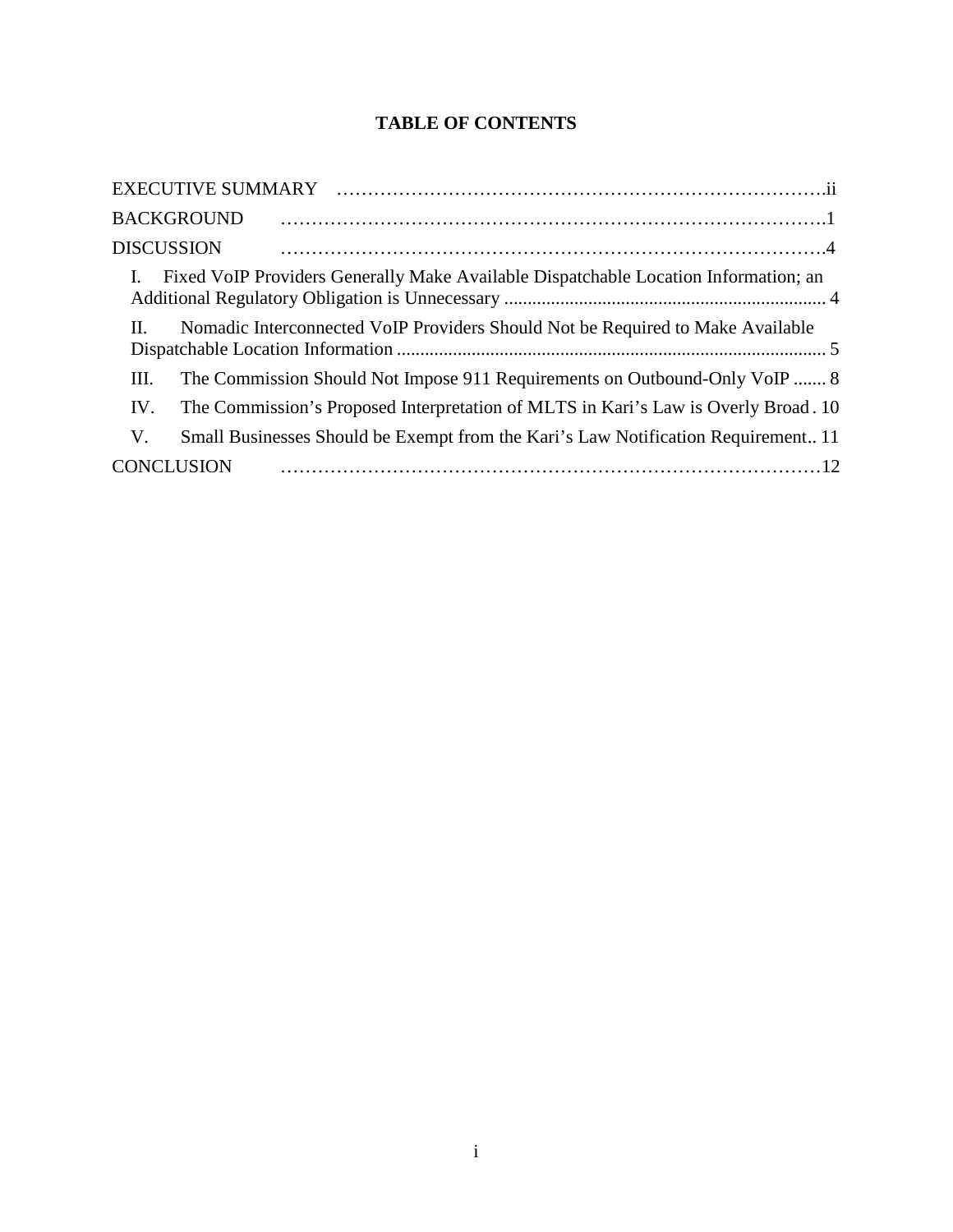#### **EXECUTIVE SUMMARY**

VON and its members have worked closely with the Commission and public safety organizations for more than 15 years on developing the appropriate regulatory framework for introducing and improving E911 functionality for IP-enabled communications services. Commission action in this proceeding should be balanced with consumer expectations, technological limitations, and the realities of the marketplace. As discussed in more detail below: (1) the Commission need not require dispatchable location information from providers of fixed interconnected Voice over Internet Protocol ("VoIP") because in most cases that information is already collected and made available to PSAPs; (2) there are currently technical limitations to nomadic interconnected VoIP service providers making available dispatchable location information; (3) Consumers do not expect to make 911 calls from outbound-only VoIP services; (4) the Commission's proposed interpretation of multi-line telephone systems in Kari's Law is overly broad; and (5) small businesses should be exempt from the Kari's Law notification requirement.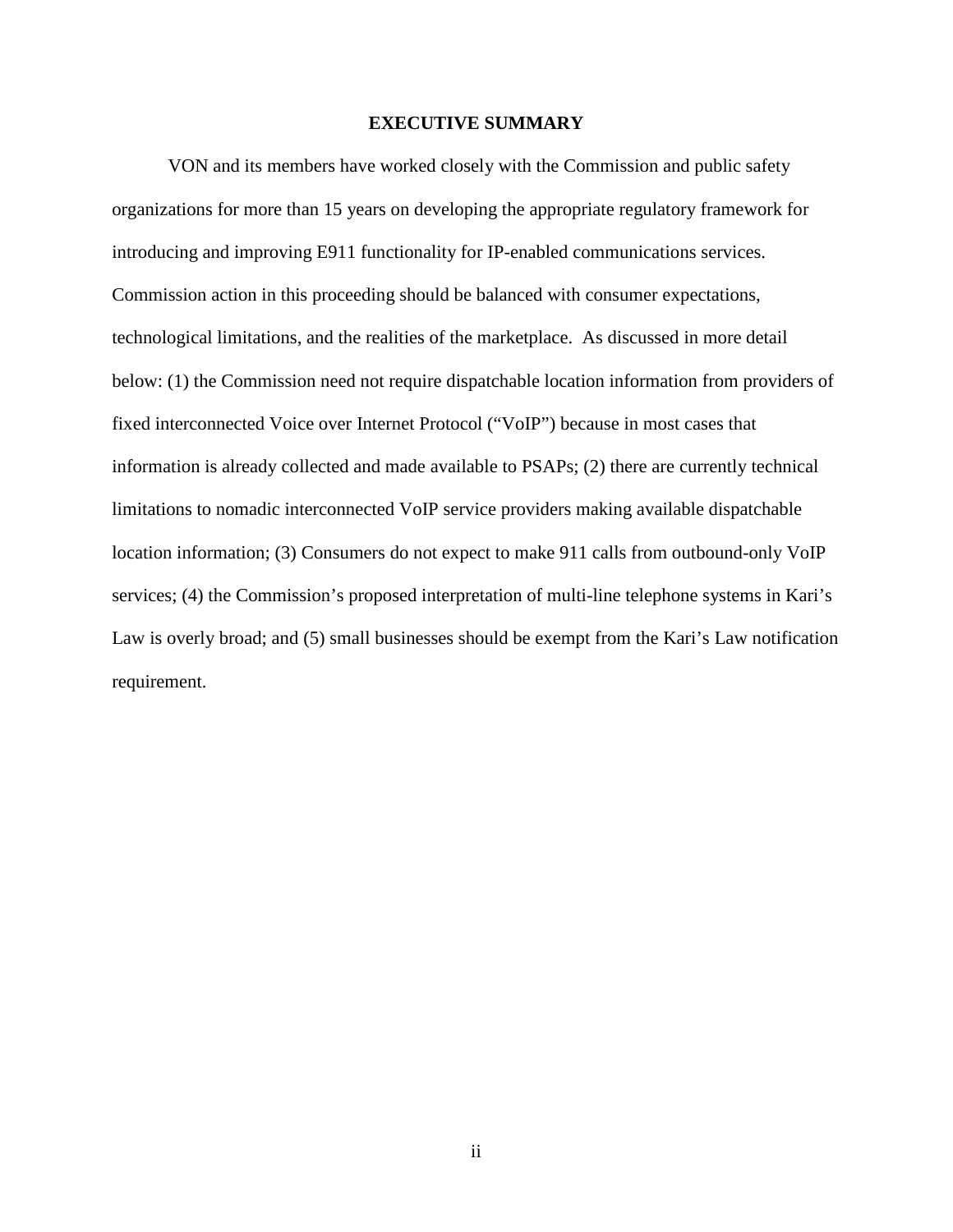### **Before the FEDERAL COMMUNICATIONS COMMISSION Washington, D.C. 20554**

| In the Matter of                                                                                       |                        |
|--------------------------------------------------------------------------------------------------------|------------------------|
| Implementing Kari's Law and Section 506 of RAY<br><b>BAUM'S Act</b>                                    | ) PS Docket No. 18-261 |
| Inquiry Concerning 911 Access, Routing, and<br>Location in Enterprise Communications<br><b>Systems</b> | PS Docket No. 17-239   |
|                                                                                                        |                        |

To: The Commission

## **COMMENTS OF THE VOICE ON THE NET COALITION**

The Voice on the Net Coalition  $("VON")^1$  hereby submits these comments in response to

the Commission's Notice of Proposed Rulemaking ("NPRM") in the above-captioned

proceedings.<sup>2</sup>

## **BACKGROUND**

On September 26, 2018, the Commission released the NPRM, which, following

legislative directives, seeks comment on ways to improve access to 911 and the accuracy of 911

call location information through implementation of Section 506 of RAY BAUM's Act ("RAY

BAUM's Act")<sup>3</sup> and Kari's Law Act ("Kari's Law").<sup>4</sup> RAY BAUM's Act, in part, requires the

Commission to consider the feasibility of requiring dispatchable location for 911 calls from

<sup>&</sup>lt;sup>1</sup> VON is the leading advocacy organization for the Internet communications industry, working with policymakers to develop policies that support the availability and adoption of Internet communications products and services. For more information, see www.von.org.

<sup>&</sup>lt;sup>2</sup> Implementing Kari's Law and Section 506 of RAY BAUM'S Act, PS Docket Nos. 18-261 and 17-239, Notice of Proposed Rulemaking, FCC 18-132 (rel. Sept. 26, 2018) ("NPRM").

<sup>&</sup>lt;sup>3</sup> Section 506 of the Repack Airwaves Yielding Better Access for Users of Modern Services Act of 2018, Pub. L. No. 115-141, 132 Stat. 348, 1095 (codified at 47 U.S.C. § 615 note) ("RAY BAUM'S Act").

<sup>4</sup> Kari's Law Act of 2017, Pub. L. No. 115-127, 132 Stat. 326 (2018) (codified at 47 U.S.C. § 623) ("Kari's Law").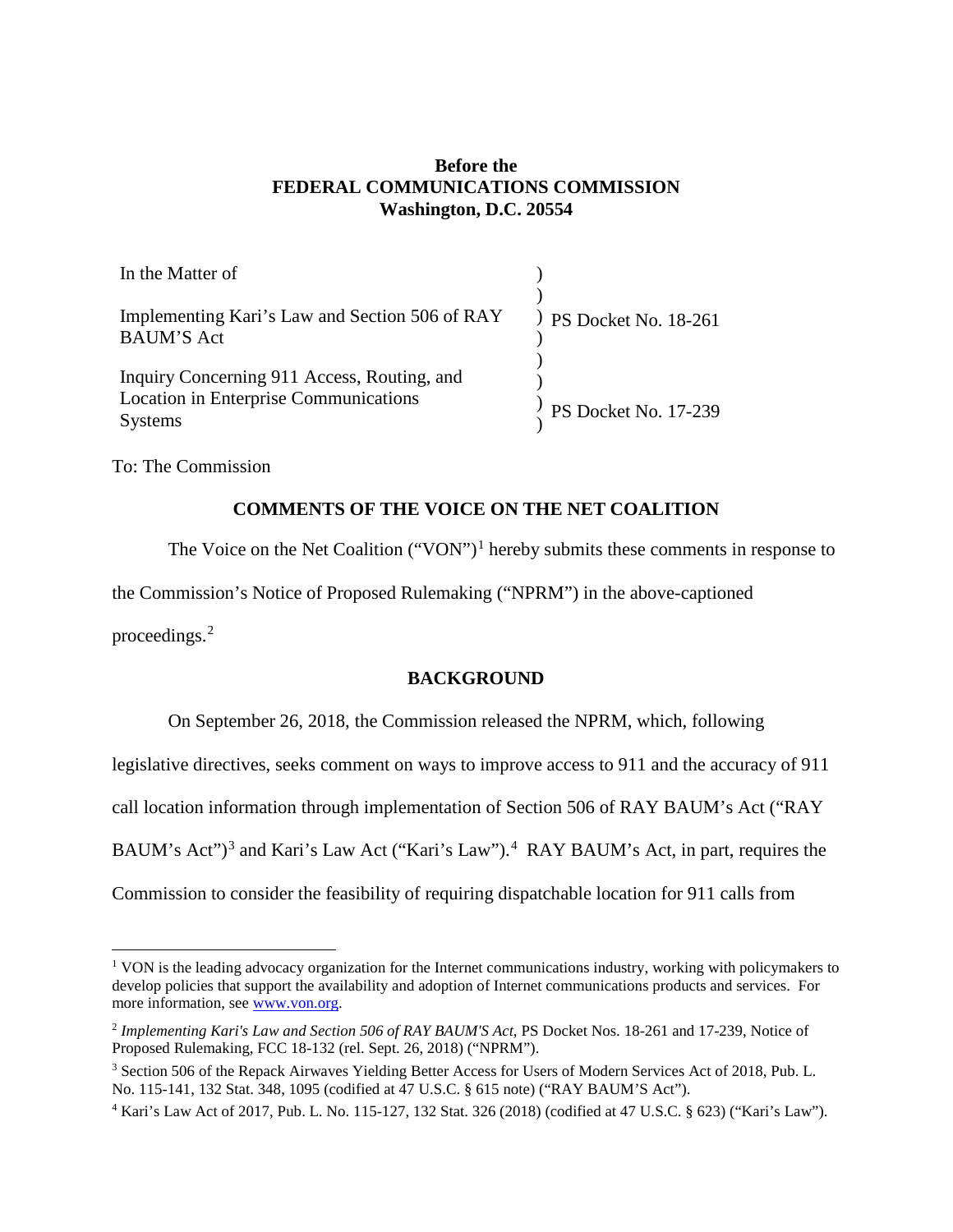multi-line telephone systems ("MLTS") and other technological platforms that currently complete calls to 911.<sup>5</sup> RAY BAUM's Act and Kari's Law define MLTS as "[a] system comprised of common control units, telephone sets, control hardware and software and adjunct systems, including network and premises based systems, such as Centrex and VoIP, as well as PBX, Hybrid, and Key Telephone Systems (as classified by the Commission under part 68 of title 47, Code of Federal Regulations), and includes systems owned or leased by governmental agencies and non-profit entities, as well as for profit businesses."<sup>6</sup> The Commission proposes to interpret the definition of MLTS to "include the full range of networked communications systems that serve enterprises, including circuit-switched and IP-based enterprise systems, as well as cloud-based IP technology and over-the-top applications . . . [and] enterprise-based systems that allow outbound calls to 911 without providing a way for the PSAP to place a return call."<sup>7</sup> The Commission seeks comment on its proposed interpretation of MLTS.<sup>8</sup>

RAY BAUM's Act defines dispatchable location as "the street address of the calling party, and additional information such as room number, floor number, or similar information necessary to adequately identify the location of the calling party."<sup>9</sup> The Commission seeks comment on whether the transmission of dispatchable location should be required for fixed<sup>10</sup> and nomadic<sup>11</sup> VoIP, MLTS, fixed telephone service, and Telecommunications Relay Service.<sup>12</sup> The Commission seeks comment on the technical feasibility of the proposed rules and a comparison

 $5$  RAY BAUM's Act § 506(a); NPRM ¶ 2.

<sup>6</sup> NPRM ¶ 28; 47 U.S.C. 1471.

<sup>7</sup> NPRM ¶ 29.

<sup>8</sup> *Id.* ¶ 30.

 $9$  RAY BAUM's Act § 506(c)(2); NPRM ¶ 53.

<sup>&</sup>lt;sup>10</sup> Fixed VoIP is interconnected VoIP service from a single fixed location, such as a residence. NPRM  $\P$  73.

<sup>&</sup>lt;sup>11</sup> Nomadic VoIP is interconnected VoIP service that moves from one fixed location to another. NPRM  $\P$  73. <sup>12</sup> NPRM ¶ 51.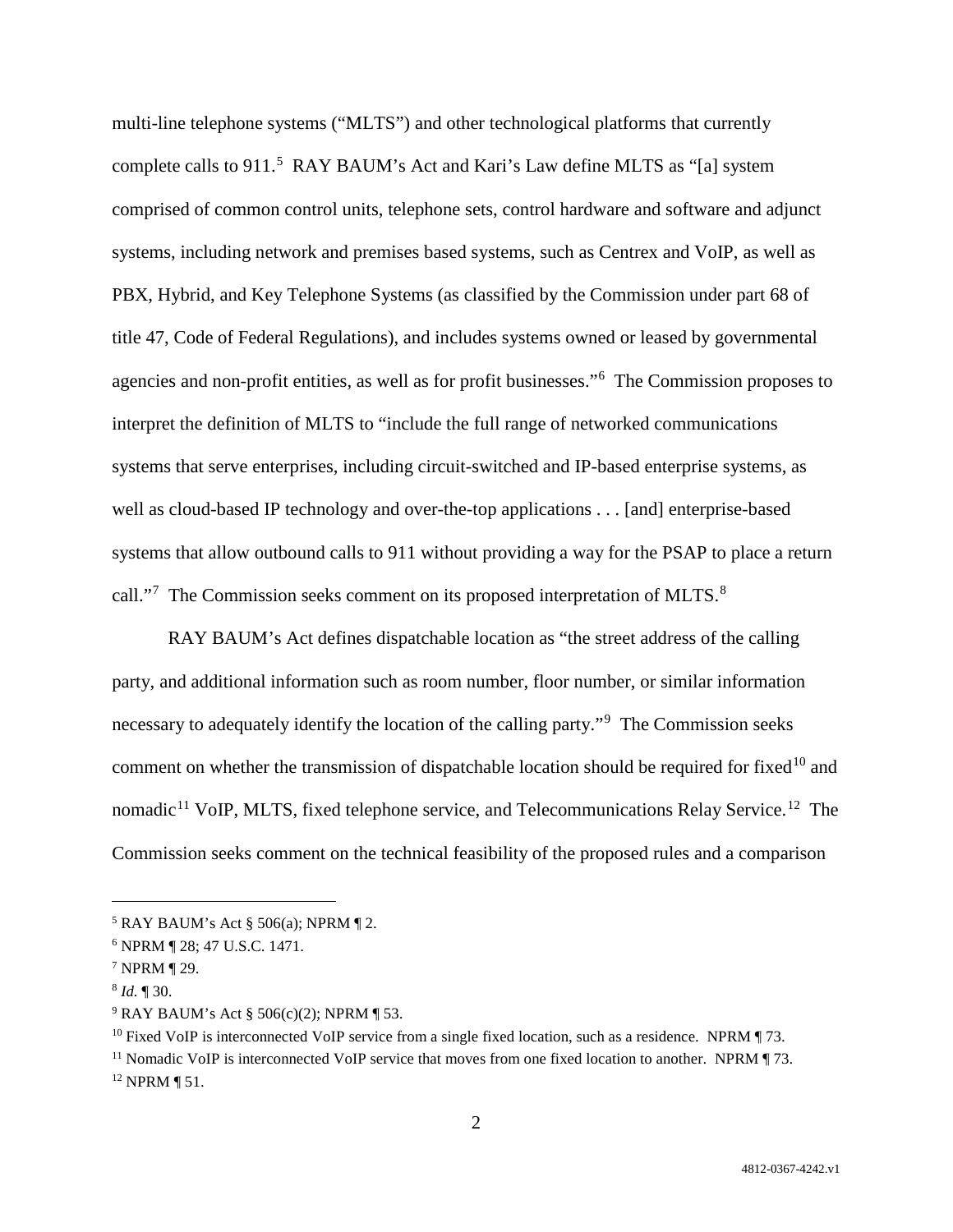of the costs and benefits.<sup>13</sup> It also seeks comment on whether other 911-capable services such as outbound-only VoIP should be subject to the dispatchable location proposal, and the Commission's 911 rules generally.<sup>14</sup> In addition, the Commission seeks comment on its proposed compliance date of February 16, 2020, which is also the statutory compliance date of Kari's Law. 15

Kari's Law requires operators of MLTS to allow users to dial 911 directly, without having to dial a "9" or any other prefix to reach an outside line.<sup>16</sup> It also requires MLTS operators to provide a notification that a 911 call has been placed by the caller.<sup>17</sup> Under the Commission's proposed rules, the notification would be required to include: (1) the fact that a 911 call has been made; (2) a valid callback number; and (3) the information about the caller's location that the MLTS conveys to the Public Safety Answering Point ("PSAP") with the call to 911. According to the NPRM, the notification requirement "will potentially benefit three parties: (1) the 911 caller by speeding response time; (2) enterprise management and staff by providing needed information and reducing confusion and delay when emergency response teams arrive; and (3) first responders by reducing time spent responding to such calls."18 The Commission

<sup>18</sup> NPRM ¶ 19.

 <sup>13</sup> *See Id.* ¶¶ 89-109.

<sup>14</sup> *See Id.* ¶¶ 56-84.

<sup>15</sup> *Id.* ¶¶ 87-88.

<sup>&</sup>lt;sup>16</sup> Kari's Law § 721(a)-(b); NPRM ¶ 18. Under the proposed rules, the direct dialing requirement would be mandatory for "persons engaged in the business of manufacturing, importing, selling, or leasing MLTS, as well as persons engaged in the business of installing, managing, or operating MLTS." NPRM ¶ 18.

<sup>&</sup>lt;sup>17</sup> Kari's Law § 721(c); NPRM  $\P$  19. Under the proposed rules, "a person engaged in the business of installing, managing, or operating MLTS shall, in installing, managing, or operating the system, configure it to provide a notification that a 911 call has been placed by a caller on the MLTS system." NPRM ¶ 19.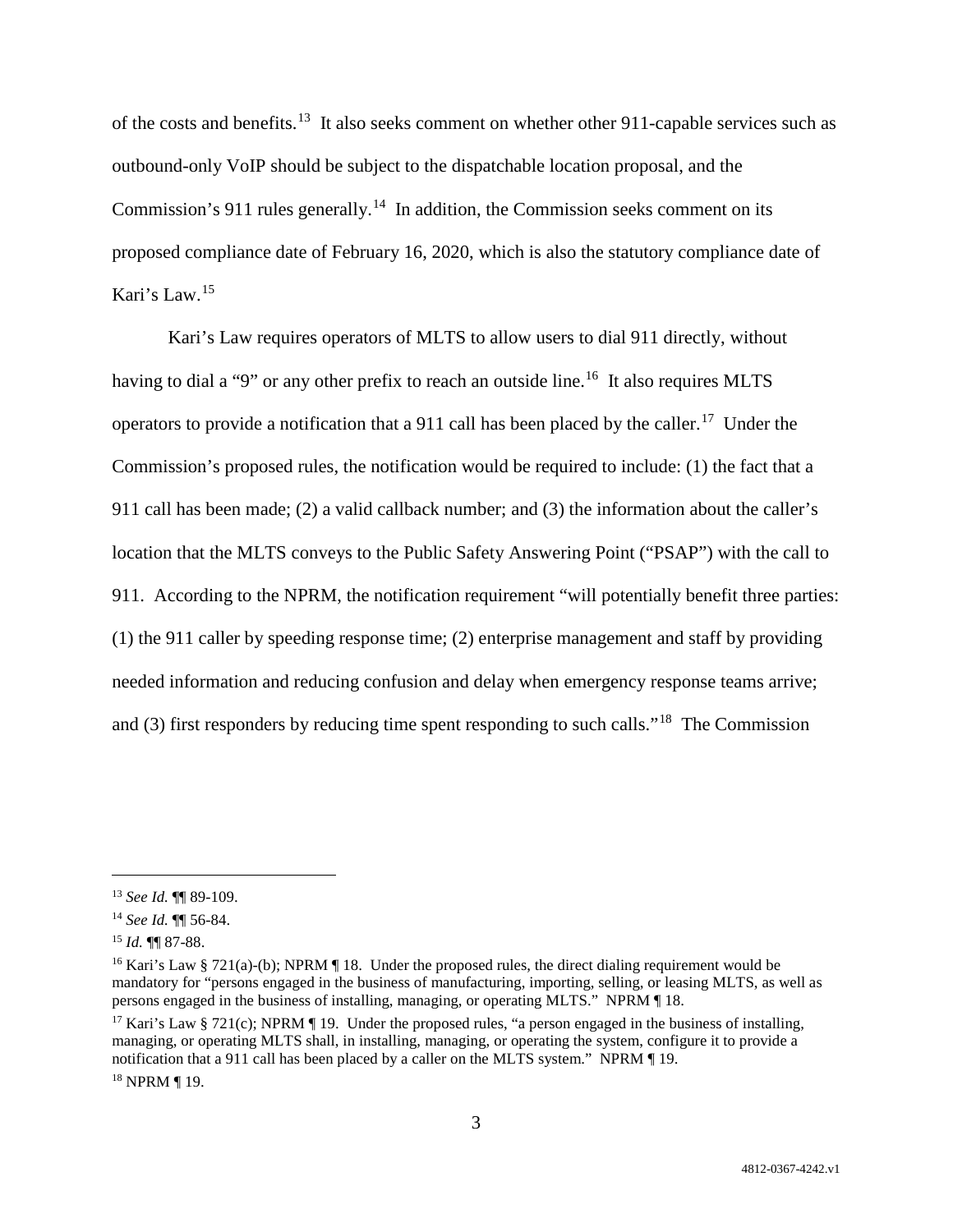seeks comment on, among other things, and how the notification requirement should be applied to small businesses.<sup>19</sup>

#### **DISCUSSION**

## **I. Fixed VoIP Providers Generally Make Available Dispatchable Location Information; an Additional Regulatory Obligation is Unnecessary**

The NPRM seeks comment on the Commission's tentative conclusion that "[w]ith respect to fixed VoIP, we believe it is feasible for 911 calls that originate from interconnected VoIP services to convey dispatchable location to the PSAP, in that the current Registered Location obligations are sufficient for this purpose."<sup>20</sup> The NPRM explains that "Registered" Location information that is already conveyed with such calls today typically includes street address information, which should be sufficient for dispatchable location in the case of single family homes and small buildings,"<sup>21</sup> and that service providers can "enable customers in multistory buildings and similar environments to provide room or floor level information as part of the Registered Location when needed."22

VON generally agrees with the Commission's tentative assessment that current Registered Location obligations are sufficient to meet the definition of dispatchable location, and that such location information is already being conveyed. However, it is for this very reason that new rules for fixed VoIP providers are unnecessary. Indeed, the dispatchable location requirement would be duplicative of what is occurring in practice. Technology has improved such that customers now demand the ability to provide additional location information, including

 <sup>19</sup> *Id.* ¶ 27.

<sup>&</sup>lt;sup>20</sup> NPRM ¶ 74. Registered Location is "[t]he most recent information obtained by an interconnected VoIP service provider that identifies the physical location of an end user." 47 C.F.R. ¶ 9.3. <sup>21</sup> NPRM ¶ 74.

<sup>22</sup> *Id.*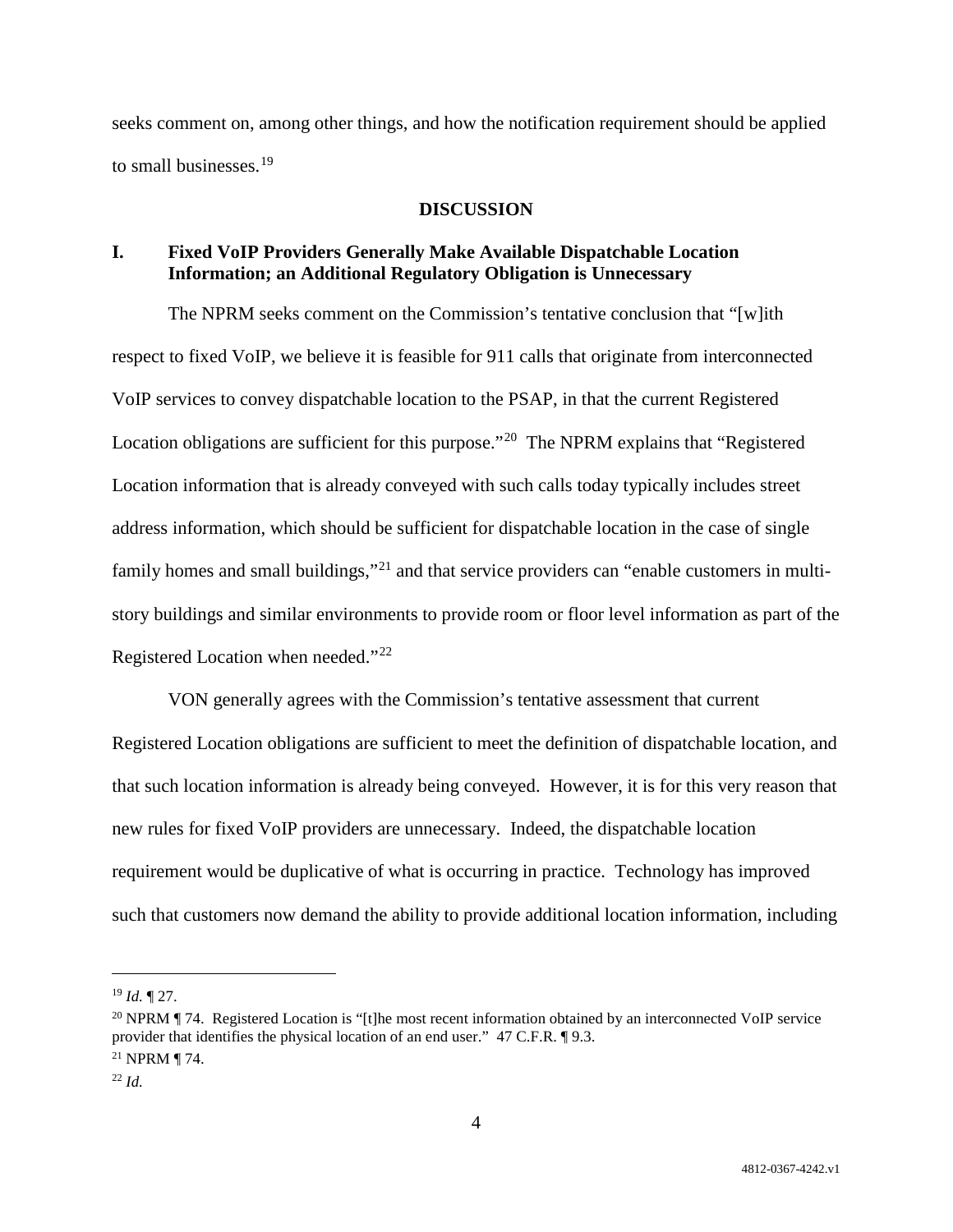room and floor information where applicable, and VON members respond to these customer requirements. There is no need for the Commission to impose a regulatory mandate where a consumer mandate already exists.<sup>23</sup>

## **II. Nomadic Interconnected VoIP Providers Should Not be Required to Make Available Dispatchable Location Information**

Unlike fixed VoIP where the address is always static, nomadic interconnected VoIP customers can access services from any broadband location. These services may also originate from apps or soft clients on laptops, PDAs, or other mobile devices; not just from traditional VoIP handsets. Current FCC rules require that interconnected VoIP providers make available a mechanism for customers to update their location information to ensure proper routing of 911 calls. Notwithstanding, users do not always update their location information, even when prompted to do so (particularly if using the interconnected VoIP capability on a laptop or other device that regularly moves with them throughout the day). Moreover, users may not know the address where they are located, or may provide incorrect information. The variation of types of devices and broadband connections to originate calls further complicates the ability of interconnected VoIP providers to make available accurate location information or even identify the appropriate PSAP. It is not unusual in these circumstances for nomadic interconnected VoIP 911 calls to be routed to a third-party emergency call center, where the caller provides an address and is then routed to the appropriate PSAP.

 $23$  Chairman Pai has consistently sought to decrease unnecessary regulation when the public interest would not be harmed, as is the case here. *See e.g., Revisions to Public Inspection File Requirements – Broadcaster Correspondence File and Cable Principal Headend Location*, MB Docket No. 16-161, Report and Order, FCC 17-3 at Statement of Chairman Pai (rel. Jan. 31, 2017) ("In all, this action reduces regulatory burdens on commercial broadcasters and cable operators without adversely affecting the public interest.").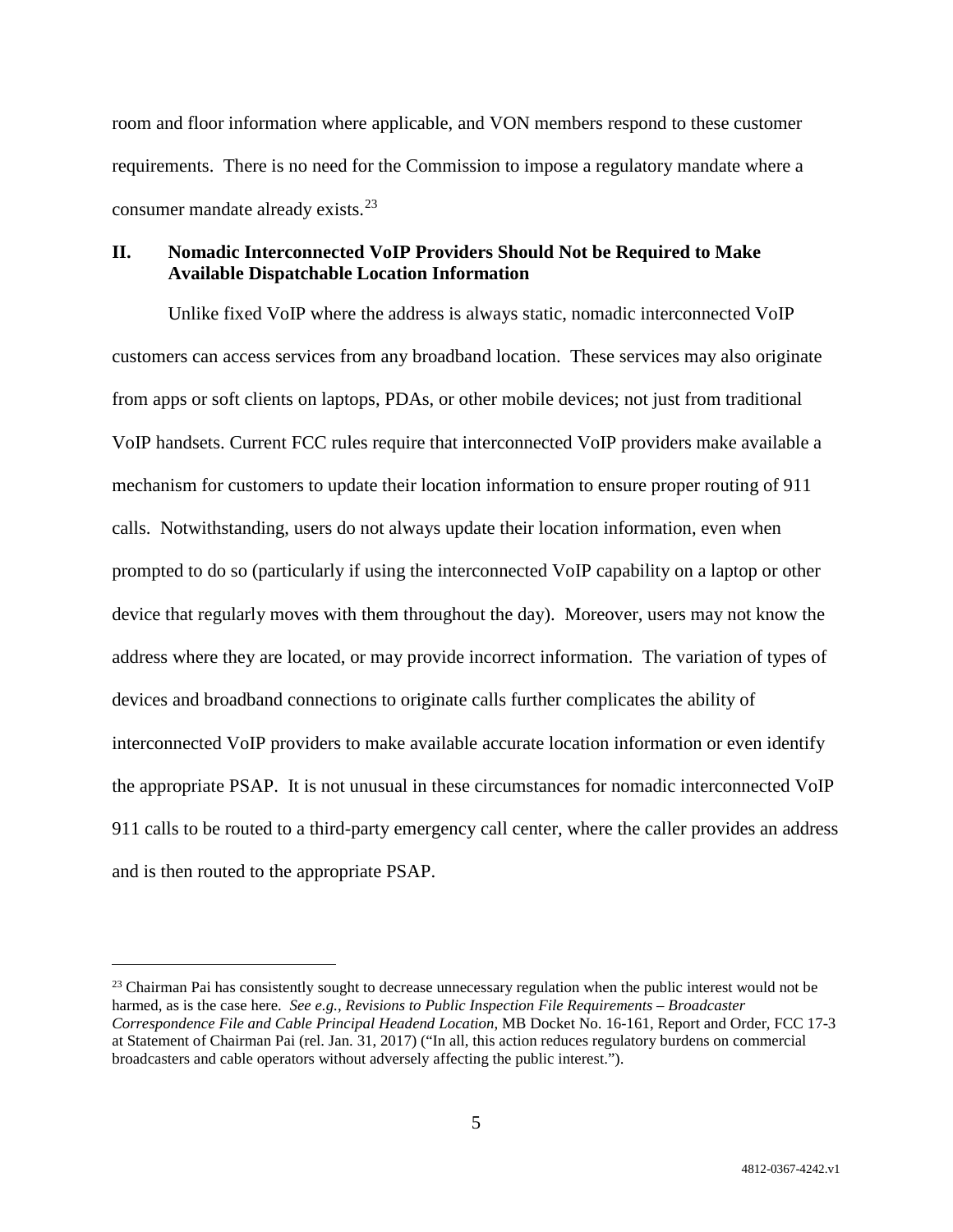VON appreciates that the Commission's proposed rules do not require nomadic interconnected VoIP providers to make available dispatchable location information.<sup>24</sup> As the Commission has acknowledged, providing such location information should be voluntary, and where provided voluntarily, subject to the same liability protections afforded service providers subject to a regulatory obligation.<sup>25</sup> While progress has been made, certain limitations currently make it difficult for nomadic VoIP providers to convey reliable, timely, and accurate dispatchable location to the correct PSAP. The Commission has long understood these challenges. In the 2005 First Report and Order ("2005 Order"), <sup>26</sup> the Commission stated that the "mobility enabled by a VoIP service that can be used from any broadband connection creates challenges similar to those presented in the wireless context. These 'portable' VoIP service providers often have no reliable way to discern from where their customers are accessing the VoIP service."27 As discussed below, the challenges identified by the Commission in 2005 remain today.

Under the proposed rules, providers of nomadic interconnected VoIP must be able to (1) identify whether the service is being used from a different location than the Registered Location, and if so, either prompt the user to update the Registered Location or update the Registered Location automatically, or (2) obtain the user's dispatchable location at the time the user initiates a 911 call without requiring additional action by the user.<sup>28</sup> The NPRM seeks comment on this

<sup>&</sup>lt;sup>24</sup> NPRM at Appendix A  $\S$  9.11(b)(4).

<sup>25</sup> *See Id.*

<sup>26</sup> *See IP-Enabled Services, et al.*, First Report and Order and Notice of Proposed Rulemaking, FCC 05-116 ("2005 Order").

<sup>&</sup>lt;sup>27</sup> *Id.* ¶ 25. The Commission went on to state that "[t]he record demonstrates that there currently are no solutions that allow a provider of portable VoIP services to determine the location of an end user absent the end user affirmatively telling the service provider where he or she is." *Id.* ¶ 25 n.81.

<sup>&</sup>lt;sup>28</sup> NPRM at Appendix A  $\S$  9.11(b)(4).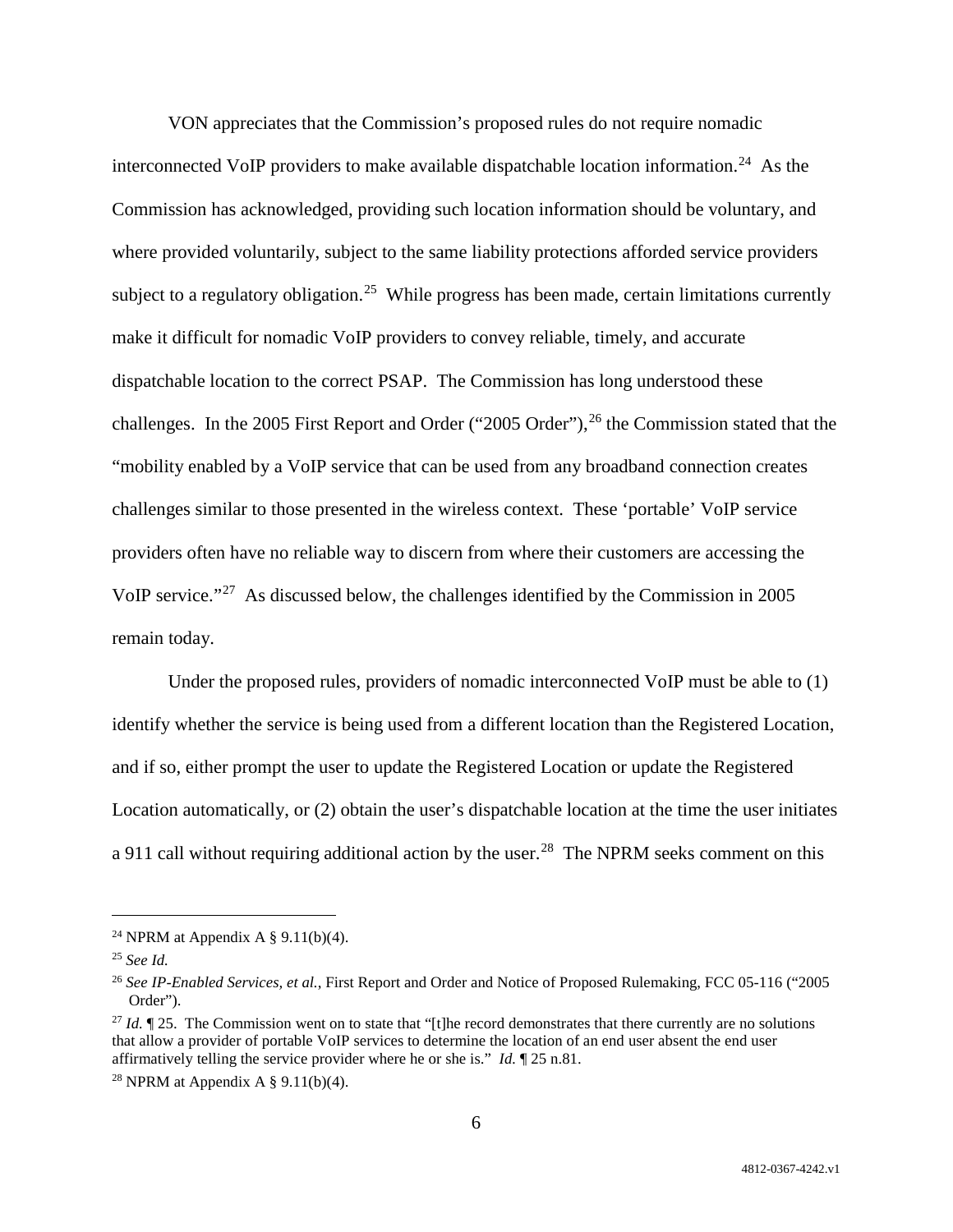proposal, and asks whether "Registered Location [is] a sufficient proxy for dispatchable location in a nomadic environment, where the relevant device is able to prompt the user for an updated location when it has been moved[.]"<sup>29</sup> However, the Commission recognizes the limitations when it states that a "Registered Location that was recorded when service was initiated is less likely to accurately identify the real-time location of an end user that moves frequently between home, work, and other locations."<sup>30</sup> Indeed, there are several reasons why location information may be inaccurate for such users: (1) not all devices are capable of prompting users for an updated location; (2) providers cannot guarantee that a prompt will always occur when the call is from a web-based client; and (3) the burden is on the user to update the Registered Location whenever the user changes location,<sup>31</sup> and given the global nature of nomadic VoIP service, this new location could be anywhere in world. If no update is provided, the Registered Location will be incorrect. As a result, Registered Location in a nomadic environment may not be a consistently reliable proxy for dispatchable location.<sup>32</sup>

The NPRM next asks whether "nomadic interconnected VoIP providers have, or can develop in the near term, the means to provide automatic dispatchable location with 911 calls in lieu of conveying the customer's Registered Location."33 Progress has been made towards the ability to automatically locate 911 calls, particularly with commercial and handset-based location

 <sup>29</sup> *Id.* ¶ 75.

<sup>30</sup> *Id*.

 $31$  *Id.* 176.

<sup>32</sup> *See Id.* ¶ 56. In certain circumstances location information may be discernible from the customer's fixed broadband or WiFi connection; but at this point it is unclear whether nomadic VoIP providers would have access to that information; and even if they did, whether that information would be enough to identify and route to the appropriate PSAP.

<sup>33</sup> *Id.* ¶ 76.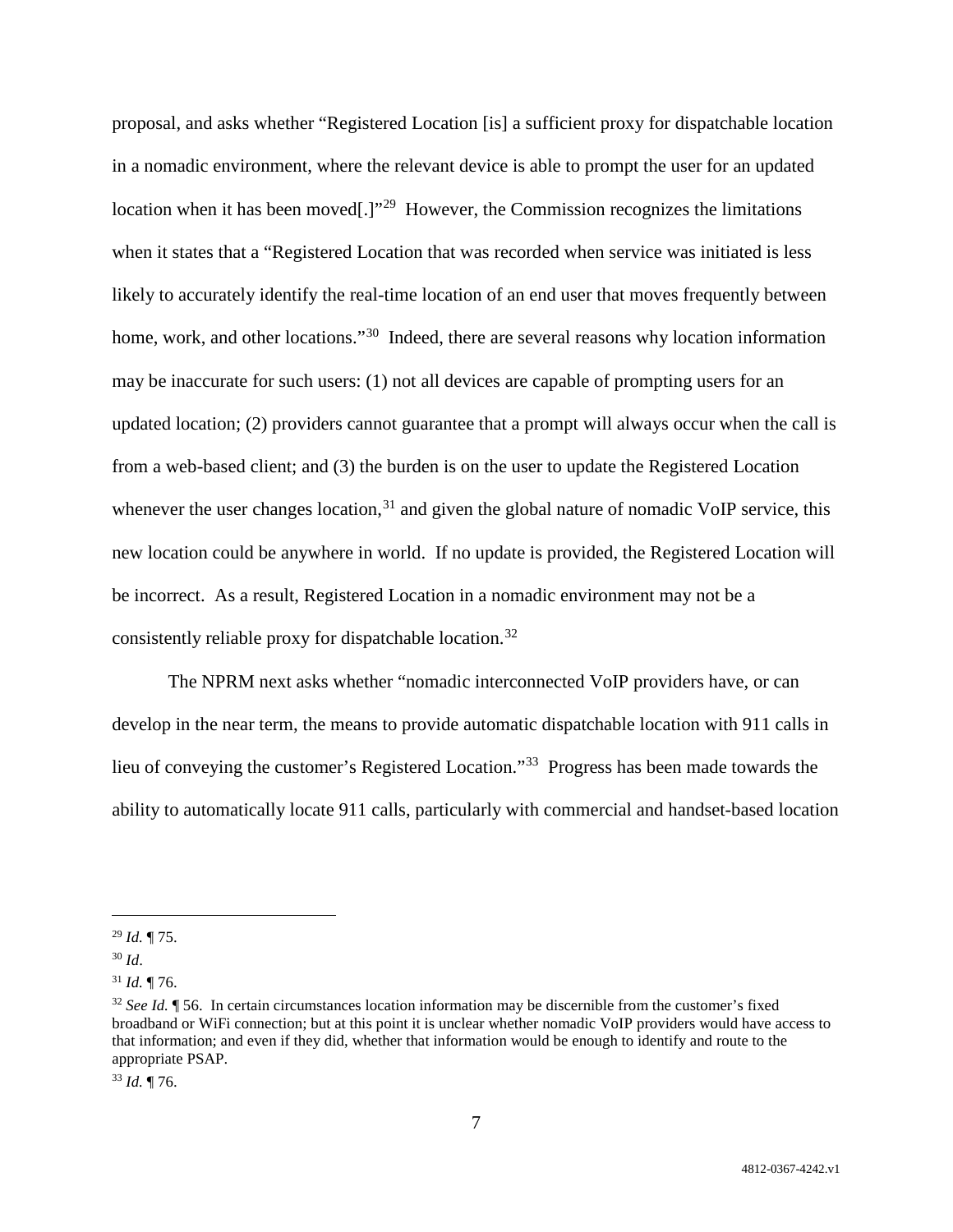services.<sup>34</sup> However, these technologies remain under development. Before considering rules that may require the use of such location services, these services should be verified as accurate, reliable, and secure enough for emergency calls.

For example, solutions that require the monitoring of customer network information at layer 2 to identify MAC addresses may not be viable from a cybersecurity and consumer privacy perspective. Furthermore, web-based clients may not have access to location data without consent from users. If a user declines to provide consent, it raises the question of who bears the risk for inaccurate location information if 911 is called.

If the Commission ultimately decides to impose additional 911 obligations on nomadic VoIP providers, the compliance deadline should be longer than the proposed date of February 16, 2020. VON recommends that any requirement not become effective for at least 24 months after the effective date of the implementing order. This will allow industry time to develop and test the software modifications that would be necessary for compliance.<sup>35</sup>

### **III. The Commission Should Not Impose 911 Requirements on Outbound-Only VoIP36**

The 911 rules should not be extended to outbound-only VoIP because consumers of outbound-only VoIP do not expect 911 functionality. In its 2005 Order, the Commission reasoned that where a service acts as a substitute for "regular telephone service," consumers may reasonably expect that they can call for emergency assistance.<sup>37</sup> Using this principle, the

 <sup>34</sup> *See Final Report, Task 2: 911 Location-Based Routing*, Working Group I, Evolving 911 Services, The Communications Security, Reliability, and Interoperability Council V at 16-20 (rel. Sept. 2016).

<sup>35</sup> *See* NPRM ¶ 99. In addition, implementation requirements may require lengthy audits of customer data, and studies to identify potential cybersecurity and consumer privacy threats.

<sup>36</sup> AT&T does not support the position taken in this Section III.

<sup>37</sup> *See* 2005 Order ¶ 23 ("The record clearly indicates, however, that consumers expect that VoIP services that are interconnected with the PSTN will function in some ways like a 'regular telephone' service. At least regarding the ability to provide access to emergency services by dialing 911, we find these expectations to be reasonable.").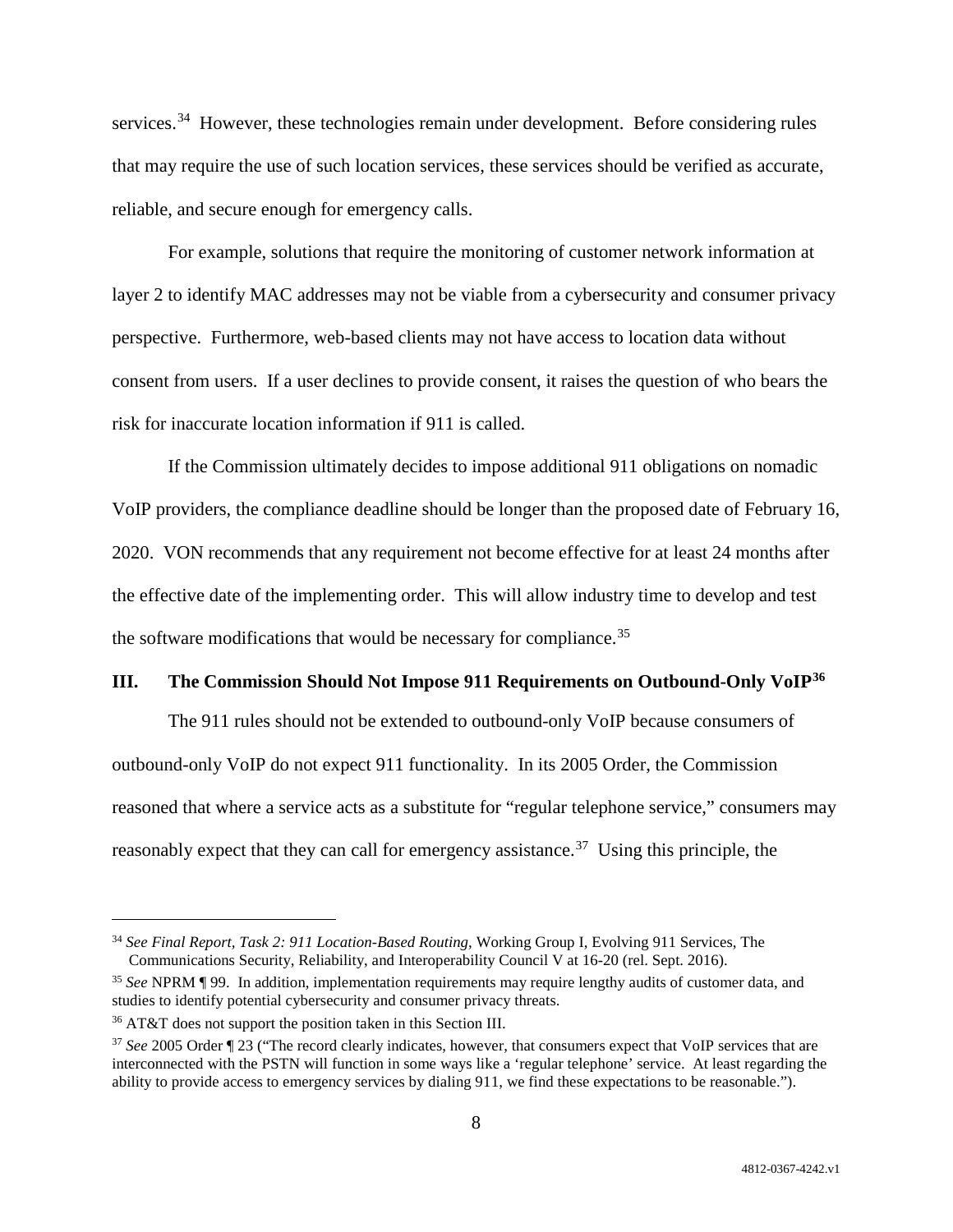Commission wisely established clear definitional boundaries that have themselves created explicit, and now well-settled, consumer expectations about what types of products and services are replacements for traditional telephone service, while also facilitating investment and innovation in complementary and incidental VoIP services. This principle has served as a workable and reliable standard and should not be abandoned.

For example, in 2011, the Commission sought comment on extending 911 obligations to outbound-only VoIP.<sup>38</sup> In that proceeding, VON explained that consumer expectations for oneway VoIP were different than expectations for regular telephone service.<sup>39</sup> In fact, the features that consumers expect with outbound-only VoIP services, such as video calling, instant messaging, and screen sharing are not features associated with traditional telephone service.

The imposition of 911 requirements on outbound-only VoIP would also harm innovation. New regulations would create a disincentive for manufacturers, software developers, and application providers – many of whom are not otherwise subject to Commission jurisdiction – to add voice capability to emerging services and applications that were designed for purposes and market segments other than serving as a functional substitute for telephone services. For example, the developer of a transportation ride-sharing application that is considering the inclusion of outbound-only voice capability may choose not to include such a feature to avoid

 <sup>38</sup> *Amending the Definition of Interconnected VoIP Service in Section 9.3 of the Commission's Rules, et al.*, FCC 11- 107, Notice of Proposed Rulemaking, Third Report and Order, and Second Further Notice of Proposed Rulemaking, 26 FCC Rcd 10074 (2011).

<sup>39</sup> *See* Comments of VON, WC Docket 05-196, *et al.* at 4 (filed Oct. 3, 2011); *see also* Comments of Skype Communications S.A.R.L., WC Docket 05-196, et al. at 12-18 (filed Nov. 2, 2011) (finding that: (1) Skype is a secondary channel for personal and business communications; (2) Skype is used primarily for international communications; (3) Skype users are highly unlikely to replace their existing telephone services with Skype. Most other communication channels are unlikely to be replaced by Skype; (4) almost all Skype users have a mobile phone and/or traditional landline available for use at the location in which they use Skype; and (5) a negligible number of users trust Skype to call 911 and very few users would be likely to use the program to place an emergency call).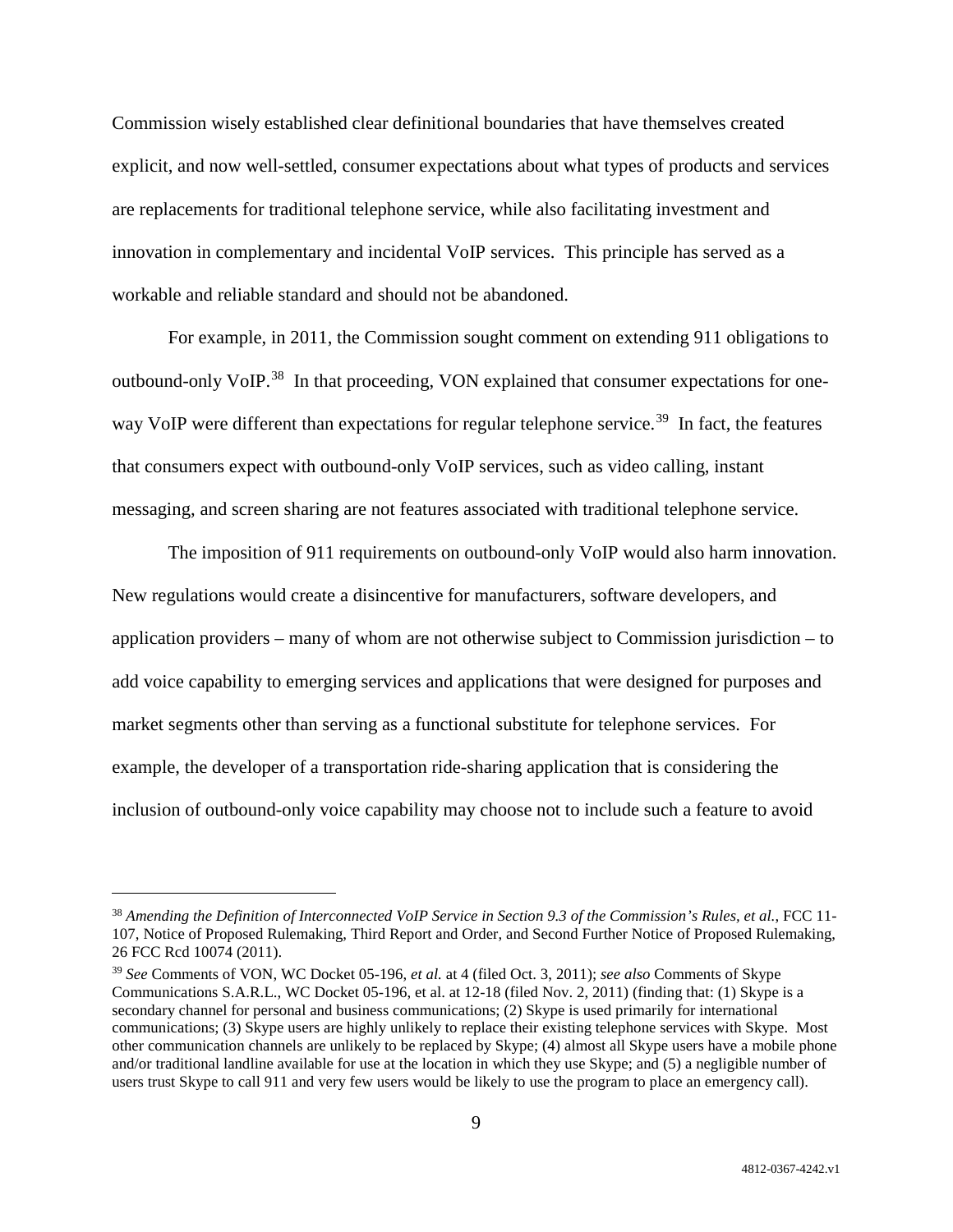the expenditure of time and money that it would take to comply with the Commission's 911 rules.

Similarly, the increased costs to manufacturers, developers, and service providers of complying with new 911 requirements would likely be passed onto consumers. Currently, most outbound-only VoIP services are free. It is unlikely that service providers would absorb the additional costs, which are estimated at 10 to 20 cents per line, per month, regardless of whether the line is used to make a 911 call, plus a one-time setup fee of \$15,000 to \$25,000.

### **IV. The Commission's Proposed Interpretation of MLTS in Kari's Law is Overly Broad**

The Commission's proposed interpretation of MLTS in Kari's Law is overly broad, and as discussed by Commissioner O'Rielly, "stretch[es] the law in directions not necessarily intended."40 As proposed, the term could cover any business with more than one line using a cloud PBX, and could therefore essentially turn any interconnected VoIP service into MLTS (or vice versa).<sup>41</sup> Such an outcome does not align with the statutory definition of MLTS in 47 U.S.C. 1471, to which Kari's Law adheres.<sup>42</sup> Indeed, the definition does not include cloud-based IP technology,<sup>43</sup> and there is nothing in the text of Kari's Law that suggests such systems should be included in the definition.<sup>44</sup> This point becomes clearer when compared with RAY BAUM's Act, which directs the Commission to "consider adopting rules to ensure that the dispatchable location is conveyed with a 9-1-1 call, *regardless of the technological platform used* and including with calls from [MLTS]."45 In contrast, Kari's Law does not discuss other

 <sup>40</sup> NPRM at Statement of Commissioner Michael O'Rielly at 1.

<sup>41</sup> *See Id.* ¶ 29.

<sup>42</sup> *See* 47 U.S.C. 1471.

<sup>43</sup> *Id.*

<sup>44</sup> *See* Kari's Law.

<sup>45</sup> RAY BAUM's Act § 506(a) (emphasis added).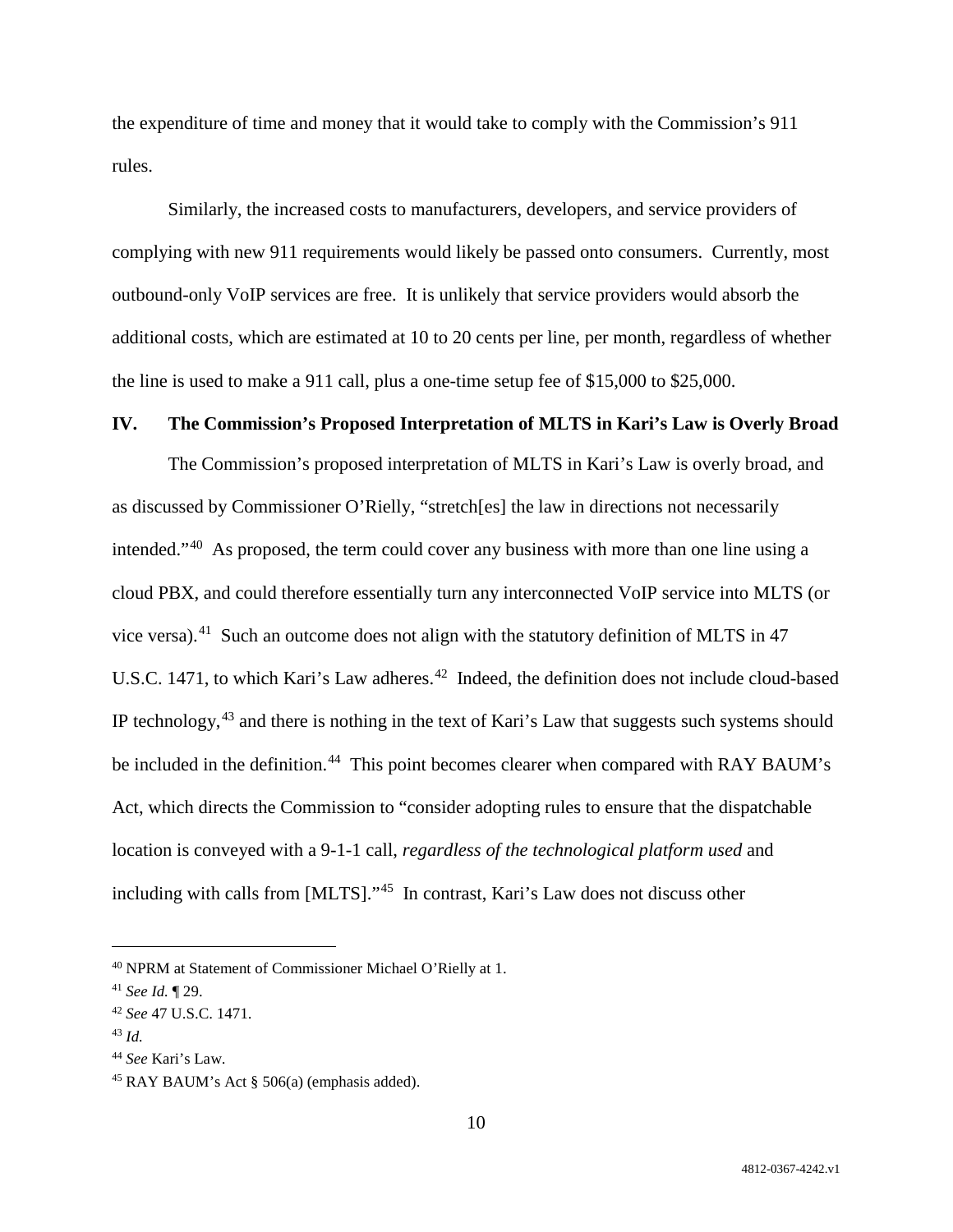technological platforms and focuses solely on MLTS as defined in 47 U.S.C. 1471. 46 As a result, the NPRM's proposed interpretation of MLTS goes farther than the law allows, and should be limited to those systems provided for in 47 U.S.C. 1471.<sup>47</sup>

#### **V. Small Businesses Should be Exempt from the Kari's Law Notification Requirement**

Small businesses should be exempt from the Kari's Law notification requirement. As the NPRM states, "[s]mall businesses are less likely to have personnel controlling access, and first responders may not need the same level of assistance to reach a 911 caller."48 Indeed, it would not make sense, for example, to require a notification for a business with under  $50^{49}$  lines located on one floor in a contiguous workspace of less than  $40,000$  square feet.<sup>50</sup> In such a scenario, the notification would go to someone near the caller when 911 is dialed. As a result, it would not benefit the three parties that are meant to benefit from the notification requirement.<sup>51</sup> First, it would not benefit a small business's staff because they would be aware of the call and the location of the caller. It would also not reduce confusion and delay when first responders arrive because, with or without the notification, a small business's staff would know that the call was placed and be able to assist first responders. Indeed, the level of staff assistance to first responders would not be impacted by the notification. Second, it would not benefit first responders by "reducing time spent responding" because, as described above, they would receive

 <sup>46</sup> *See* Kari's Law; 47 U.S.C. 1471.

<sup>47</sup> *Id.*

<sup>48</sup> NPRM ¶ 27.

<sup>&</sup>lt;sup>49</sup> Due to the nature of modern voice communications, businesses may have lines that are not assigned to human users, and as a result, a business may have many more lines than people using those lines.

<sup>&</sup>lt;sup>50</sup> States have implemented similar exemptions involving MLTS laws. For example, Alaska enacted the following exemption: "[a]n MLTS provider with less than 50 telephones shall program its system to allow users to dial 911 automatically without first dialing a prefix such as 9, if technically feasible." 3 AAC 53.425(b). In addition, Minnesota limited certain 911 location identification requirements for businesses with workspaces of less than 40,000 square feet, located on a single floor, and on a single contiguous property. Minn. Stat. § 403.15, Subd. 5. <sup>51</sup> *See* NPRM ¶ 19.